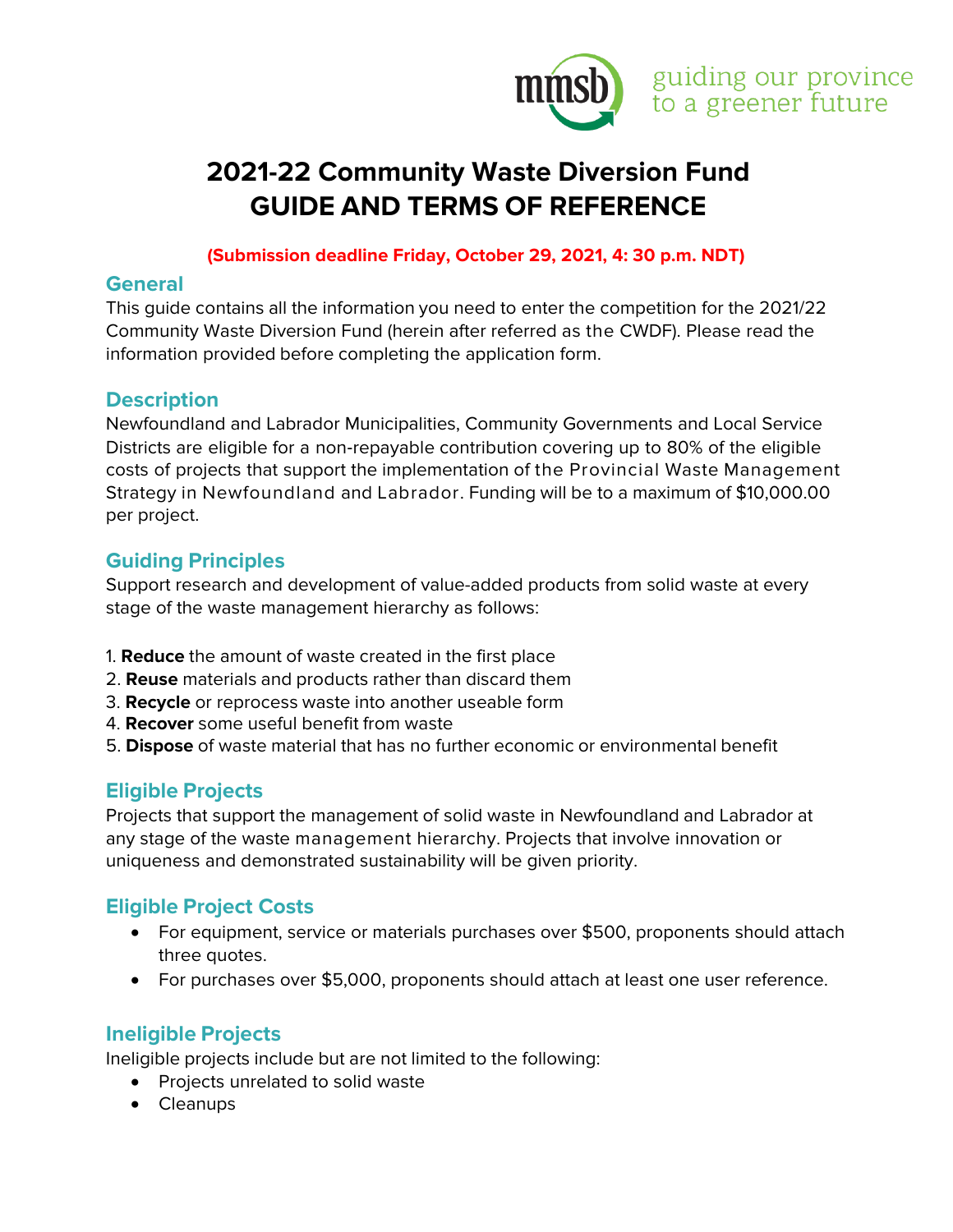- Projects that intend to compete with a program offered by a Regional Waste Management Authority
- Projects related to landfill management or landfill gas capture

# **Ineligible Project Costs**

Ineligible project costs include but are not limited to the following:

- Hours of work performed by the proponent or by a member of the immediate family (child, stepchild, ward, spouse, parent, sister, or brother) of the proponent
- Hours of work performed by an existing employee of the proponent
- Gifts and donations
- Alcoholic refreshments for any occasion
- Land
- Advertising costs (excludes signage and public education)
- Waste collection vehicles
- Costs incurred prior to funding approval
- Refundable portions of HST

\*Note: Communities may request a contribution towards labour in the instance that a new employee(s) or student(s) is being hired on a full-time, part-time, or contractual basis for purposes of the project. New employee hours of work or hours of work performed by a consultant must not exceed 50% of the total requested amount for the project.

## **Application Form Management**

Applications will be assessed by a selection committee comprising representatives from Municipalities Newfoundland and Labrador, the Department of Municipal Affairs and Environment, Regional Waste Management Authorities and MMSB.

The selection committee will rate application form based on three overarching principles:

- 1. Possible impact to the waste management hierarchy (reduce, reuse, recycle, recover, dispose). **Please include how you plan to measure this impact**
- 2. Uniqueness of the project
- 3. Sustainability of the project (potential to become an ongoing service or program)

All applications will be ranked in order from highest to lowest score to assess the top proponents. **It is anticipated that successful proponents will be notified on or before December 31, 2021**.

It is the responsibility of all proponents to clearly illustrate how the application form relate to the objectives of the CWDF.